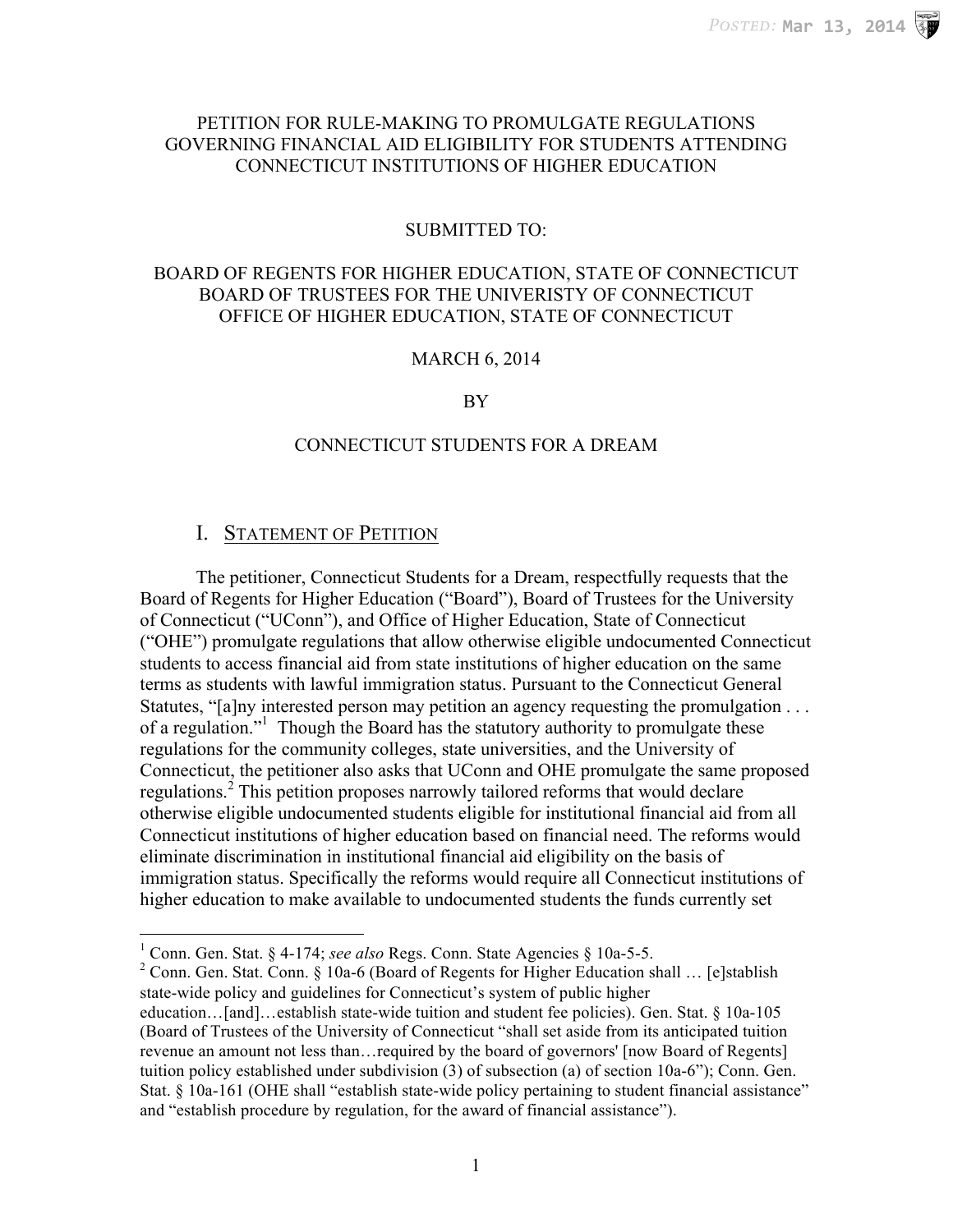aside for students who would not otherwise be eligible for institutional aid, and require Connecticut institutions of higher education to accept financial aid forms that do not require a Social Security number.

The proposed reforms would increase access to higher education for moderate and low-income Connecticut students who are unable to attend college without financial aid, increase educational opportunities for immigrant youth and their communities, and produce a more skilled workforce in Connecticut for generations to come.

## II. STATEMENT OF INTEREST

Petitioner Connecticut Students for a Dream ("C4D") is a statewide organization of immigrant students, parents, and allies that empowers undocumented students by advocating for their rights and raising awareness about the challenges they face. C4D promotes access to higher education for undocumented students and works to end discrimination on the basis of immigration status. C4D members have traveled to Washington D.C. to advocate for the passage of comprehensive immigration reform and the DREAM Act, which would allow undocumented youth who arrived in the United States as minors to gain legal immigration status if they attend college or serve in the military. The organization has also made an impact locally by organizing students and parents across the state in support of the  $2011 \text{ law}^3$  that granted in-state tuition rates to undocumented students. Members of C4D stood side-by-side with Governor Malloy as he signed the in-state tuition bill. Then, C4D member Maria Praeli explained on behalf of undocumented students across Connecticut: "Today is a new day with a new reality. . . . I don't have to hide anymore, because my dreams of an opportunity for college are …possible."<sup>4</sup> C4D also continues to reach out to immigrant students through several programs including Dream Educational Empowerment Program (DEEP) which offers College Access workshops, guidance counselor training, and peer-to-peer college advising.

The following testimonies from students, parents, and allies speak to the urgent need for improved financial aid opportunities within the Connecticut immigrant community.

#### **Martha, Naugatuck Community College**

My name is Martha. I am twenty five years old. I attend Naugatuck Community College. This is my third semester. My major is Accounting and I consider myself a good student. I am an undocumented student, and I am no longer afraid to say it. I am not a criminal. I am a human being who has the same rights and respect as anyone else. I think that nowadays, getting an education is a privilege because many people do not have the opportunity to get one for many reasons.

  $3$  Conn. Gen. Stat.  $\frac{6}{3}$  10a-29(9)

<sup>4</sup> Mary O'Leary, *Governor Malloy signs bill to give illegal immigrants in-state tuition rates,* NEW HAVEN REGISTER (June 7, 2011).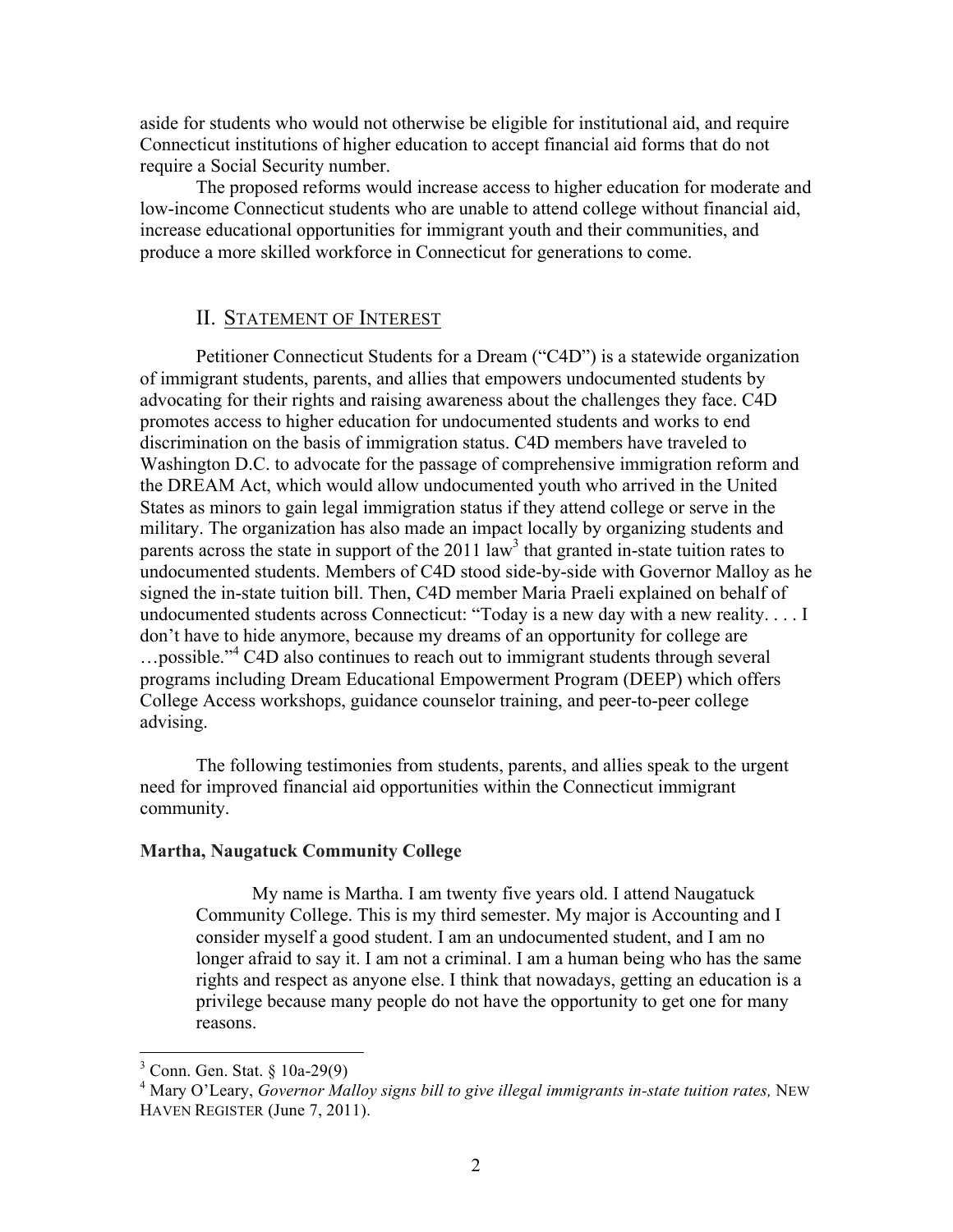One of many goals that I have is to finish college, but unfortunately nowadays for an undocumented student like me it is expensive. I still wonder why being an undocumented student is a problem. All that I want is to become a professional, have a better future for my kids and family, and to be an inspiration and a good role model for the community. I think that, we, all the students, deserve this opportunity to qualify for financial aid with no exceptions.

#### **Junior Sierra, Center For Global Studies, Brien McMahon High School**

My father came to the United States when I was 9 months old and my mother followed when I was a year and 6 months. My parents came to the US to offer me a better opportunity. My parents planned to come to the US for just a year or two and return back. Those two years turned into five. I spent five long years without a pat on the back for my accomplishments; five long years without someone to pick me up when I fell and scraped my knee; five long years without the parental warmth of a hug.

When I arrived to the US at age 6 I felt stupid because I did not know a single word of English. However, my mother told me that if I worked hard I could accomplish any goal. I followed my mother's advice. I became one of the best readers and writers in school. I have maintained high honor role grades. I won the "Best in Fair" award at the Norwalk Science Fair and earned a \$20,000 scholarship to Quinnipiac at the Statewide Science Fair. However, because of my legal status I cannot claim my scholarship.

Institutional aid would mean an equal opportunity to attend college. Institutional Aid would be a step closer to my dream of traveling to all 196 countries to open up feeding centers and children's clinics in the poorest of slums. Institutional Aid would be a step closer to the dreams of thousands of undocumented students in Connecticut.

#### **Marcos Esteban Fallas, Eastern Connecticut State University**

I just transferred from a community college to ECSU. I was approved for financial aid, and I was so happy to realize that I would finally be able to achieve my dreams of earning my college degree. However, my financial aid advisor told me that the aid did not go through because I lack immigration status. I explained my situation but nothing could be done. My mother cannot help me; she does not have the resources to help me financially. This is why I have worked hard to pay for my education. I am terrified that I may have to leave ECSU - just the thought of this makes me want to sit down and cry. However, I know I have to stay strong. I have been doing research and trying to open doors, to see if there are any organizations that can help me. I am a great student. I am trying my best to get the highest GPA possible, to show that I am here for a reason. Of course this news has thrown me off. I just need some guidance on what I should do. I honestly see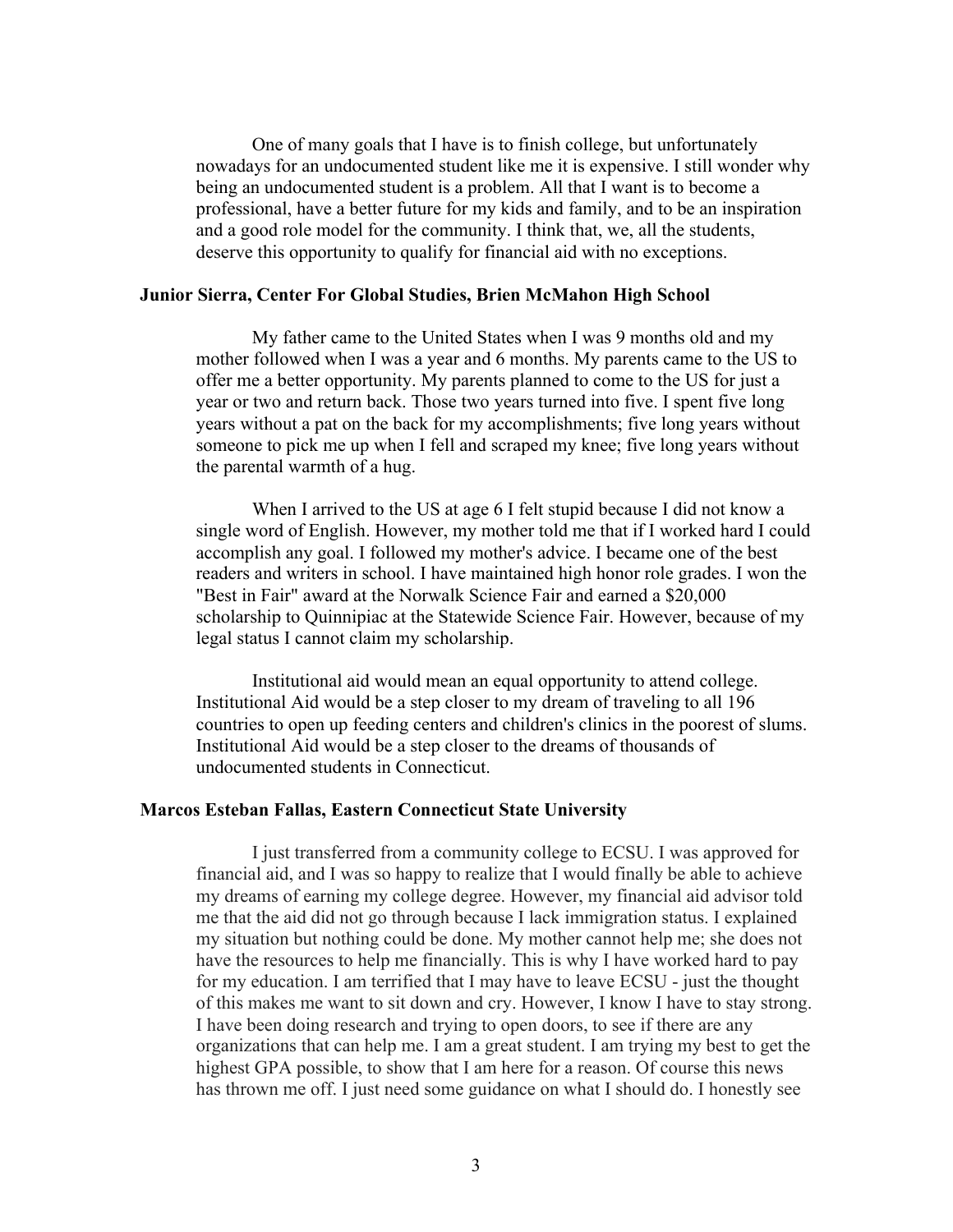myself achieving the unachievable in this school, but with all these obstacles I am losing my focal point. I hope someone out there will be able to help me.

#### **Maria Melchor, East Haven High School**

I am in the process of applying to undergraduate colleges. When I began the application process, my residency application was still pending. It had been processing for a long time. Although I was nominated for the University of Connecticut's Day of Pride Scholarship, I was unable to apply for this scholarship because of my residency status. I have worked hard in my public high school, yet it will be difficult to attend a top university like UConn without financial aid. I am excited to report that my residency application was recently approved in January! However, because of the lack of financial aid for undocumented students, I missed the chance of a lifetime; a chance to act on a UConn scholarship nomination I had earned. Government action is needed so that hard working students like myself are not denied access to the financial aid they deserve and need.

#### **Jennifer Hernandez, Western Connecticut State University**

It's not easy for us to work a full time job, be a full time student and still fulfill a student's responsibilities and the house's chores. It is really a tough schedule but getting financial aid would help many students focus on studies without worrying about the many burdens that we take care of. I want to become a Physician's Assistant. I know this will be one of the hardest and longest but most worthy experience I will ever get. It will help me a lot to get financial aid because it will lead me closer to becoming a successful woman and a successful PA. I want to become a PA so I can live my life to the service of others; others like me live under low economic resources.

#### **Danilo Machado, UConn Stamford**

The importance of higher education has always been stressed in my family. Throughout my academic career, I challenged myself to achieve, took challenging classes, and was involved in many extracurricular activities. Despite graduating ninth in a class of almost six hundred, my immigration status severely limited my financial aid. I am still facing difficulties financially because I am not able to receive any aid from UConn and must pay for everything out of pocket. This has made it so that I am going semester by semester, always anxious whether my parents will have enough saved once the new semester rolls around.

## **Faye Phillip, Stamford**

I am originally from Trinidad and Tobago, but I live in Stamford now. I have been in the country for almost 15 years. I am 25 years old and have not yet graduated from college. Unfortunately, I am no longer in school.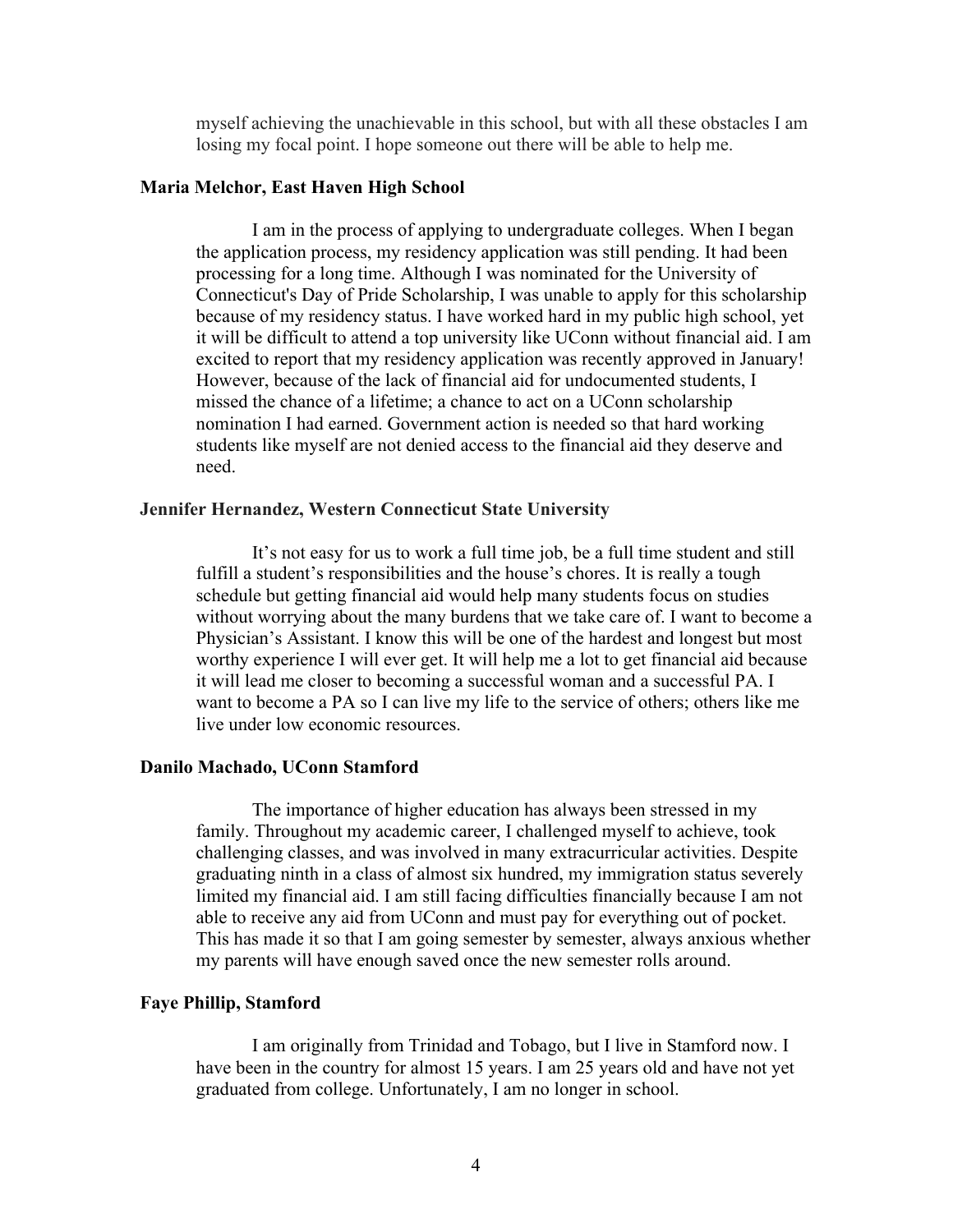The one thing that I have always wanted to accomplish in my life is to graduate college. Not having access to financial aid has been one of the main barriers that stopped me from getting to where I want to go in life. It is very hard seeing my friends go to college, get ahead in life and have the opportunities that I want for myself but can't hold. Institutional Aid would change my life. It would change the lives of my family and my future children. Institutional Aid would mean my dreams will not be deferred but they will be a successful reality.

C4D files this petition on behalf of the organization and its members, many of whom struggle to pay for college at Connecticut universities and colleges because they are unable to apply for institutional financial aid. Petitioner requests the promulgation of the regulation herein proposed to ensure that undocumented students who attend Connecticut high schools have the financial resources necessary to attend college and achieve a better future for themselves, their families, and the state of Connecticut.

## III.DISCUSSION

 

## A. **Public Policy Benefits of Financial Aid for Undocumented Students**

There are 1.35 million undocumented children under the age of eighteen in the United States.<sup>5</sup> Each year, nearly 80,000 of these children turn eighteen, and about 65,000 graduate from high school.<sup>6</sup> Unfortunately, many of these students do not attempt to enroll in college because, without access to financial aid, post-secondary education costs are insurmountable.<sup>7</sup> With the passage of Bill No. 6390 in 2011, Connecticut became the twelfth state $8$  to provide undocumented students with access to in-state tuition rates. The availability of lower, in-state rates has undoubtedly enabled many undocumented students to obtain a post-secondary education. Nevertheless, college attendance will remain a financial impossibility for many undocumented students unless state

<sup>&</sup>lt;sup>5</sup> DEP'T OF HOMELAND SECURITY, OFF. OF IMMIG. STAT., ESTIMATES OF THE UNAUTHORIZED IMMIGRANT POPULATION RESIDING IN THE UNITED STATES: JANUARY 2011, at 6 (2011), *available at* https://www.dhs.gov/xlibrary/assets/statistics/ publications/ois\_ill\_pe\_2011.pdf

<sup>6</sup> Youngro Lee, *To Dream or Not To Dream: A Cost-Benefit Analysis of the Development, Relief, and Education For Alien Minors (DREAM) Act*, 16 CORNELL J.L. & PUB. POL'Y 231, 232 (2006- 2007).

 $\frac{7}{7}$  *Id.* at 232-33.

<sup>8</sup> Conn. Gen. Stat. § 10a-29. California, Colorado, Illinois, Kansas, Maryland, Minnesota, Nebraska, New Mexico, New York, Oklahoma, Oregon, Rhode Island, Texas, Utah, and Washington also allow undocumented students to pay in-state tuition rates. In Maryland, undocumented students are eligible to pay in-state tuition rate at community colleges only. Oklahoma repealed its original legislation that allowed undocumented students to pay in-state rates and replaced this statute with one that allows the Oklahoma Board of Regents to determine the eligibility of undocumented students. The Board of Regents allows all students who meet the qualifications of the original statute to receive in-state tuition rates. *Undocumented Student Tuition: State Action*, National Conference of State Legislatures, http://www.ncsl.org/research/ education/undocumented-student-tuition-state-action.aspx (last visited Feb. 12, 2014);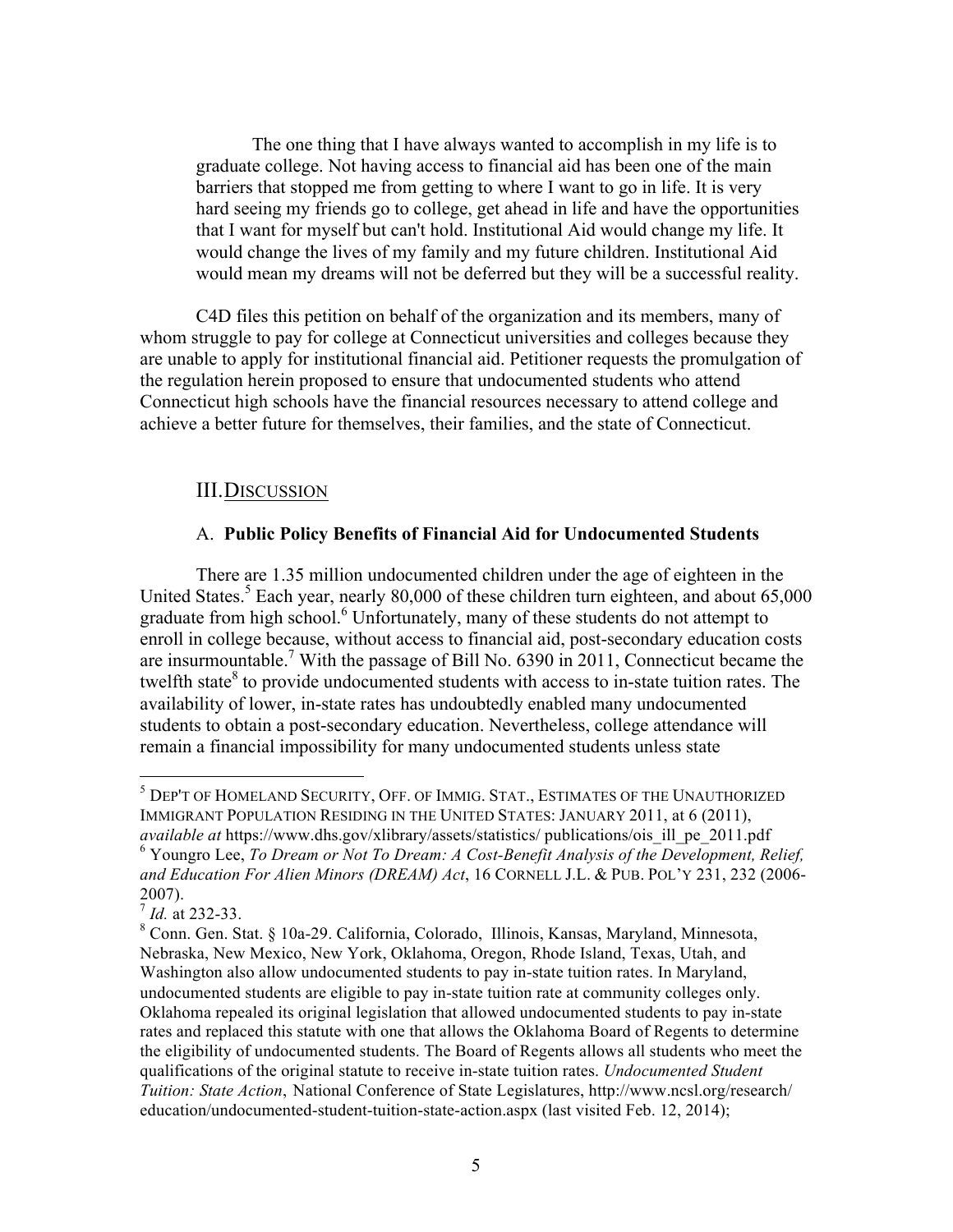governments begin to provide them with the opportunity to apply for financial aid. Too many talented students in Connecticut are unable to realize their dreams of going to college to best contribute to the state where they grew up.

The State of Connecticut continues to struggle with widespread inequality in educational performance at every level. College-attendance rates among minority students in Connecticut trail behind those of white students. Although college-attendance rates increased for every demographic nationwide between 1980 and 2011,  $\frac{9}{9}$  the gap between the college-attendance rates of white and minority students has also risen. Parents' wealth exerts a significant influence on college-attendance rates as well, with poorer students lagging behind their wealthier peers.<sup>10</sup> The college-attendance rates of low-income students still have not reached the rate of high-income students in the mid- $1970s$ <sup>11</sup>. These national figures mask the shameful achievement gap that currently exists between wealthy and poor students in Connecticut, which has the largest achievement gap in the country.<sup>12</sup> Students who lack legal immigration status are particularly vulnerable to these trends. They face educational barriers not only as a consequence of their racial and socioeconomic backgrounds, but also because their legal status makes financing higher education extremely difficult.

Increasing access to college for all students, particularly minority students with fewer economic resources should be and is a top priority for the state.<sup>13</sup> Making college more affordable will have a positive effect on the state's economy. Any increase in education spending to raise college graduation rates (which would be minimal since institutional aid comes from tuition paid by students and not tax dollars) "would be more than offset by savings in public health and welfare expenditures and increased tax revenues resulting from higher incomes of these immigrants."<sup>14</sup> In 1999, education researchers Georges Vernez, Richard Krop, and Peter Rydell calculated that a 30-yearold Mexican college graduate will pay \$5300 more in taxes and cost \$3900 less in government expenses each year than a high school dropout who shares similar characteristics.15 In other words, as of twelve years ago, an immigrant who graduated from college saved the government \$9200 every year.16 In a 2001 study, George Vernez further determined that

 <sup>9</sup> CHILDSTATS.GOV: FORUM ON CHILD AND FAMILY STATISTICS, *available at*  http://childstats.gov/americaschildren/edu6.asp.

<sup>&</sup>lt;sup>10</sup> WILLIAM J. GAMMEL, LATINOS IN HIGHER EDUCATION: INTRODUCTION TO ACCESS TO SUCCESS (2011), *available at* http://www.ccsu.edu/uploaded/websites/Graduation\_and\_ Retention\_Council/Latinos\_in\_Higher\_Education.pdf.<br>
<sup>11</sup> Id

<sup>&</sup>lt;sup>12</sup> JACOUELINE RABE THOMAS, NATION'S REPORT CARD: CT CONTINUES TO SHOW LARGEST ACHIEVEMENT GAP (Nov. 8, 2013), *available at* http://ctmirror.org/nations-report-card-ctcontinues-show-largest-achievement-gap/.

<sup>13</sup> *See infra* Part III.C.

<sup>&</sup>lt;sup>14</sup> Michelle A. Wheelhouse, *Second Class Students: Federal Limits on State Benefits for Higher Education*, 12 J. GENDER RACE & JUST. 655, 685 (2009).

<sup>&</sup>lt;sup>15</sup> GEORGES VERNEZ, RICHARD A. KROP, C. PETER RYDELL, CLOSING THE EDUCATION GAP: BENEFITS AND COSTS (1999).

<sup>16</sup> *Id.*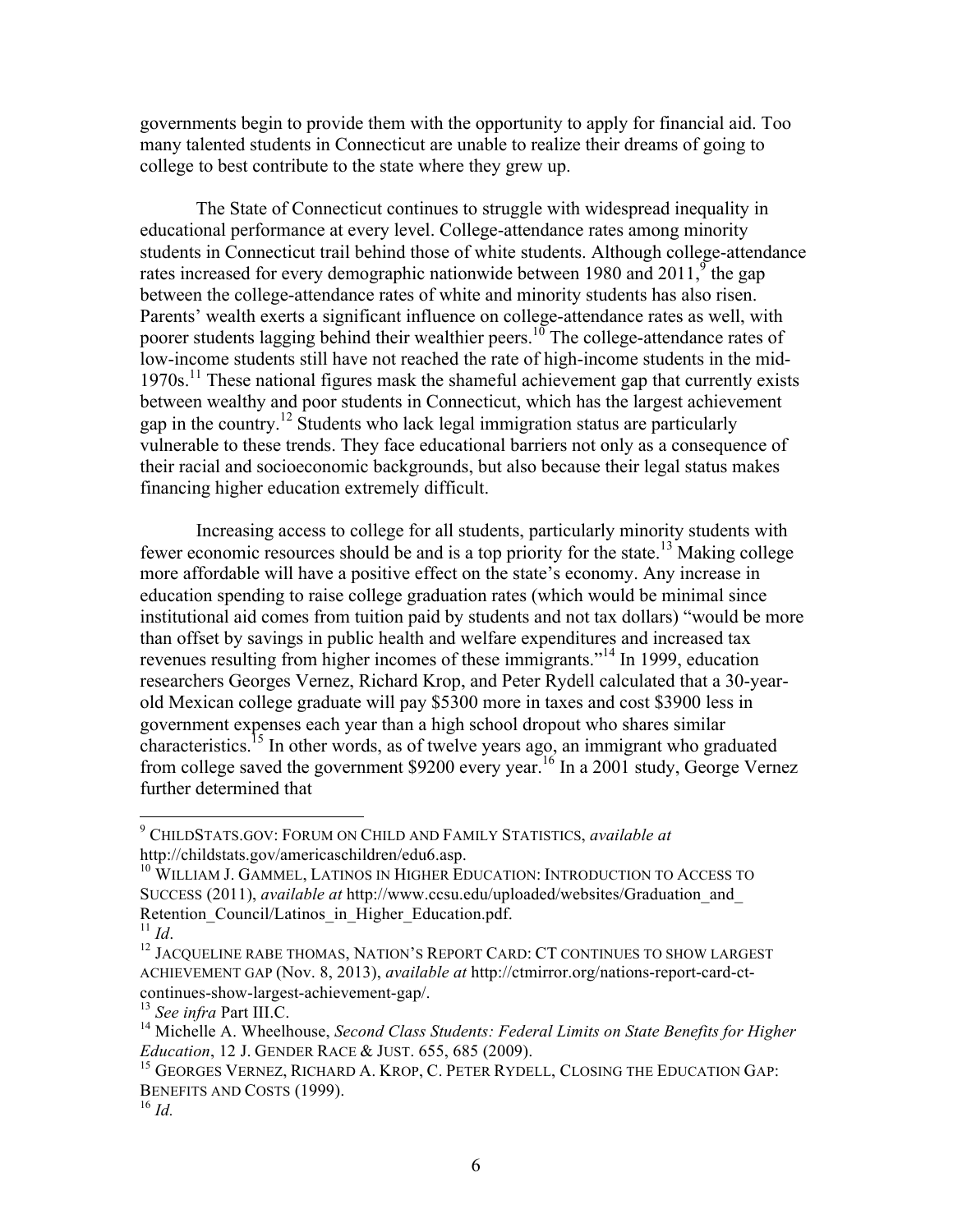simply doubling the number of bachelor's degrees for Hispanics, who make up the vast majority of the undocumented immigrant population, would result in a \$7.6 billion increase in tax contributions, a \$5.4 billion decrease in public spending for social welfare, health, and law enforcement programs, and a \$14 billion increase in Hispanics' disposable income throughout their lifetime.<sup>17</sup>

Those numbers are surely much higher today. In 2012, Giovanni Perri found that increased foreign born workers raise the average statewide wage.<sup>18</sup>

Furthermore, the economic productivity of the United States is related to the education levels of its population. In 2007, the U.S. Government Accountability Office (GAO) found that ninety percent of the country's "fastest-growing jobs" require a postsecondary education.<sup>19</sup> GAO reported that the high cost of a college education is "discouraging large numbers of individuals, particularly minority and low-income individuals" from pursing post-secondary education.<sup>20</sup>

Finally, a lack of education among undocumented immigrants may contribute to the high unemployment rate nationally and in Connecticut. The Bureau of Labor Statistics (BLS) calculated that workers who lacked a high school diploma in 2012 earned an average of only \$652 per week and had an unemployment rate of 8.3%, while students with a college degree earned \$1,165 per week and had an unemployment rate of only  $4.0\%$ <sup>21</sup>

Data on the fiscal impact of in-state tuition laws also suggests that providing financial aid might actually increase state educational revenues. In *Wasted Talent and Broken Dreams: The Lost Potential of Undocumented Students*, Roberto Gonzales reports that California, Texas, New York, Utah, Washington, Oklahoma, Illinois, Kansas, New Mexico, and Nebraska "have not experienced a large influx of new immigrant students that 'displaces' native-born students or added financial burdens on their educational systems."<sup>22</sup> In fact, Gonzales argues that allowing undocumented students to access instate tuition rates tends to increase education revenues because it enables students who would not otherwise attend college to enroll in post-secondary programs, pay tuition, and

 

<sup>&</sup>lt;sup>17</sup> Lee, *supra* note 1, at 257 (citing GEORGE VERNEZ & LEE MIZELL, GOAL: TO DOUBLE THE RATE OF HISPANICS EARNING A BACHELOR'S DEGREE (2001)).

<sup>18</sup> Giovanni Peri, *The Effect of Immigration on Productivity: Evidence from US States*, 94 Rev. of Econ. & Stat. 348 (2012).

<sup>&</sup>lt;sup>19</sup> U.S. GOV'T ACCOUNTABILITY OFFICE. REPORT ON HIGHER EDUCATION: TUITION CONTINUES TO RISE, BUT PATTERNS VARY BY INSTITUTION TYPE, ENROLLMENT, AND EDUCATIONAL EXPENDITURES (2007).

 $^{20}$  *Id*.

<sup>&</sup>lt;sup>21</sup> BUREAU OF LABOR STATISTICS, SPOTLIGHT ON STATISTICS: 2013: INTERNATIONAL YEAR OF STATISTICS (December 2013), *available at* 

http://www.bls.gov/spotlight/2013/statistics/home.htm.

<sup>22</sup> Roberto G. Gonzales, *Wasted Talent and Broken Dreams: The Lost Potential of Undocumented Students*, 5 IMMIGR. POL'Y IN FOCUS 9 (2007).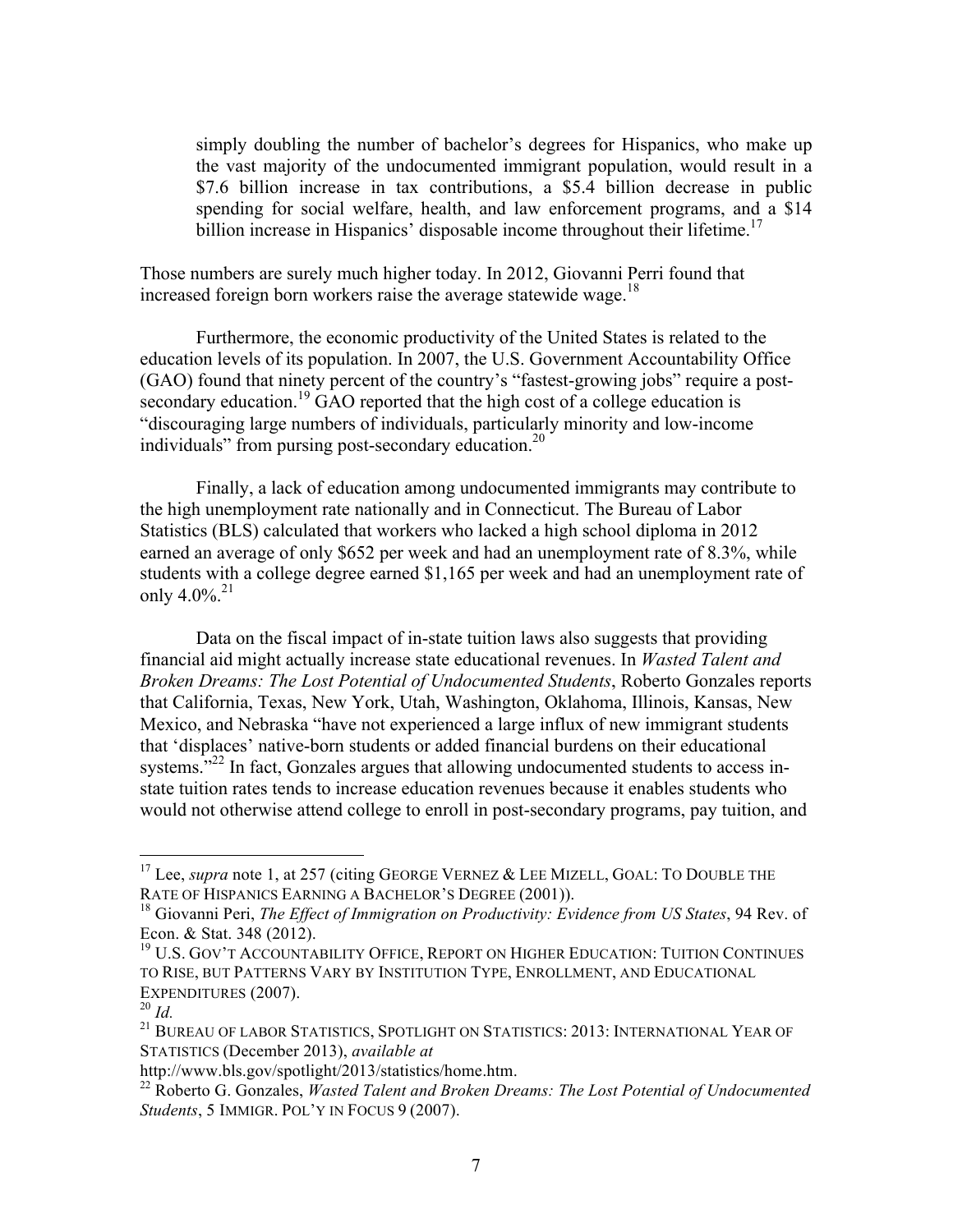therein add to the state's education coffers.<sup>23</sup>

Expanding college access by increasing the availability of financial aid will also have a positive effect on high school graduation rates, thereby helping to narrow one indicator of the achievement gap.<sup>24</sup> Although these facts hold true for all students regardless of immigration status, their implications are particularly dramatic for undocumented students, who are currently unable to access any form of financial aid.

The General Assembly took a laudable first step towards expanding college access for undocumented students in 2011 when it passed the in-state tuition law. However, many students are still unable able to pay the full cost of tuition, which reaches \$12,022 at the University of Connecticut and between \$7,572 and \$10,276 at Connecticut State Universities. Permitting undocumented students to access financial aid will ensure that the legislature's in-state tuition reform achieves its intended effect and the state reaps the benefits that necessarily flow from promoting educational equity.

## B. **Authority for Rule-making**

The Office of Higher Education (OHE) has the duty to "[e]stablish state-wide policy pertaining to student financial assistance" and to "establish procedure[s] by regulation, for the award of financial assistance.<sup> $25$ </sup> It is vested with the statutory authority to "review and approve applications for financial assistance" and has a legal duty to "increase the availability of the state financial assistance programs to all segments of the state population, with significant attention to those with special needs."<sup>26</sup> Thus, OHE has the ability to direct any system within Connecticut to make rules governing the educational systems, and a duty to direct them to make rules to implement favorable financial aid policies for the benefit of undocumented students who have special needs.

## *For State Universities and Community Colleges:*

Many talented Connecticut students who lack legal immigration status are unable to access higher education because it remains prohibitively expensive. At the same time, Connecticut law permits institutions of higher education to grant these students certain forms of financial aid. Unfortunately, these institutions have not taken advantage of this statutory flexibility to maximize college access for all qualified students. The Board of Regents can establish a policy directing state universities and community colleges to administer institutional aid in a manner that does not discriminate against students on the basis of their immigration status. Such a policy would have a dramatic effect on the

<sup>24</sup> JOHN M. BRAXTON ET AL., MAKING THE CONNECTIONS: CONNECTING STATE AND INSTITUTIONAL POLICIES TO IMPROVE STUDENT SUCCESS, available at http://www.vanderbilt.edu/lpo/connections/connections\_final\_report.pdf. *See also* Michelle A.

 <sup>23</sup> *Id.*

Wheelhouse, *Second Class Students: Federal Limits on State Benefits for Higher Education*, 12 J. GENDER RACE & JUST. 655, 685 (2009).

 $^{25}$  Conn. Gen. Stat. § 10a-161 (2013).

<sup>26</sup> *Id*.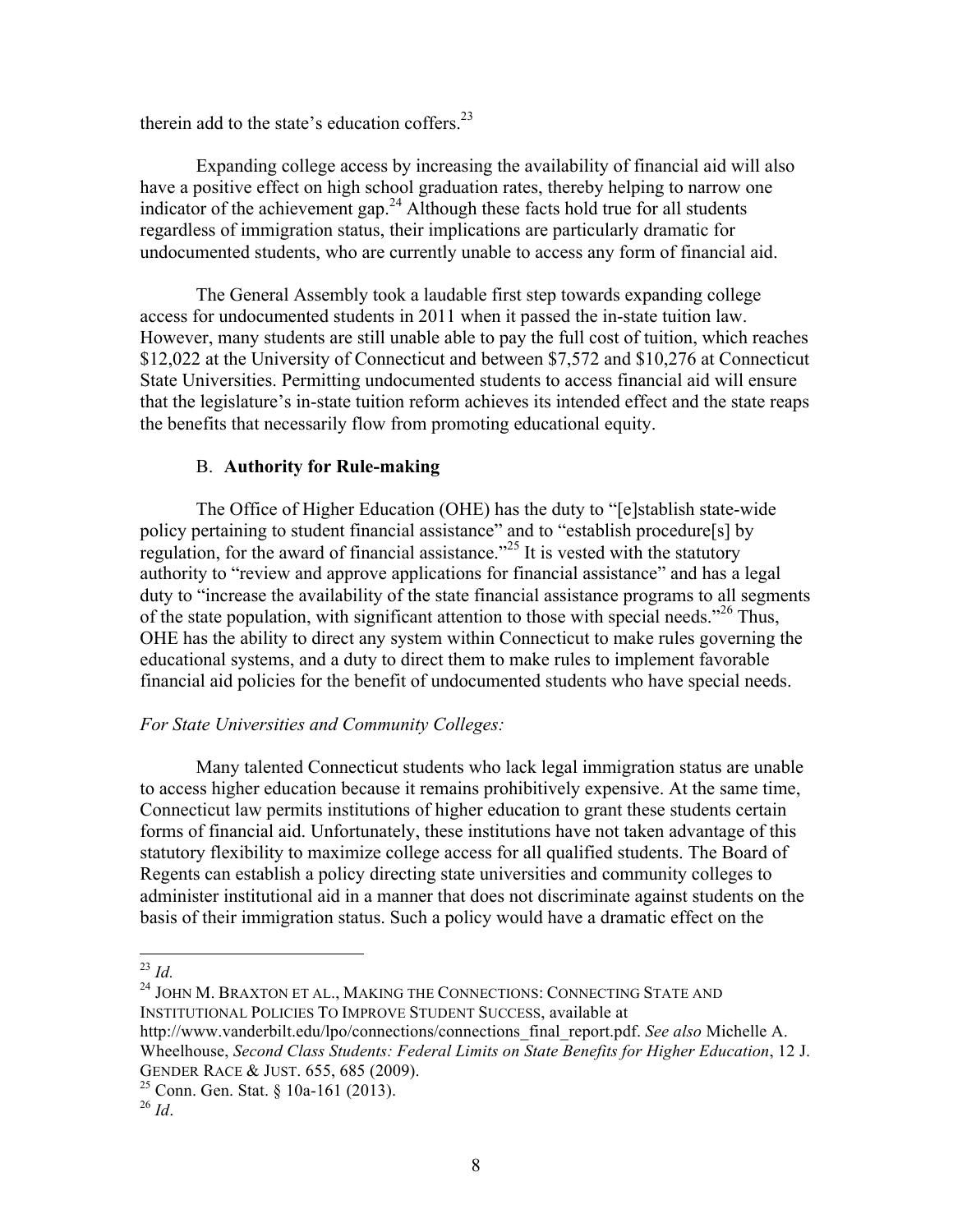educational opportunities of undocumented students because institutional aid is by far the largest component of financial aid offered to Connecticut college students.<sup>27</sup>

The Board of Regents, in its capacity as the Board of Trustees for the Connecticut State University system,  $^{28}$  has the power to establish "state-wide policy and guidelines" to. Conn. Gen. Stat. § 10a-89. The Board is authorized to "make rules for the government of the Connecticut State University System and … determine the general policies of the university system, including those concerning the admission of students and the expenditure of the funds of institutions under its jurisdiction within the amounts available." *Id.*

Similarly, in the community college system, Conn. Gen. Stat. § 10a-72 authorizes the Board of Regents to establish "state-wide policy and guidelines" in its role as the Board of Trustees for Community Colleges. Again, the Board has the power to "make rules for the governance of the regional community-technical colleges, determine the general policies of said colleges, including those concerning the admission of students, and direct the expenditure of said colleges' funds within the amounts available." Conn. Gen. Stat. § 10a-72(b)(1). Therefore, the Board of Regents has the ability to make rules to govern the implementation of financial aid policies. As a result, the Board of Regents could lawfully interpret the statutes permitting the Connecticut State Universities and Community Colleges to grant institutional aid in a manner that makes these institutions as financially accessible as possible to all eligible students.

Additionally, state law permits both the Community Colleges and State Universities to set aside from its "anticipated tuition revenue an additional amount equal to one percent of said tuition revenue for students who would not otherwise be eligible for financial assistance but who do have a financial need as determined by the [institution]. $1^{29}$  Institutional aid, including the one percent set aside for needy students otherwise unable to access financial aid, derives from students tuition dollars. This means that intuitional aid would not derive from state or taxpayer money. The Board of Regents can establish a policy that directs such aid to be made available to undocumented students who may not otherwise be eligible for institutional aid.

The Board has not done so, however. Instead, it has established a policy that bars undocumented students from applying for all forms of financial aid—even those funds for which they are eligible under state law and have paid into through tuition. The Board has offered no justification for its arbitrary and even discriminatory refusal to act. Its silence has had profound effects on the welfare of Connecticut's undocumented students, who are legally entitled to apply for financial aid resources that they cannot in practice access.

 $27$  In 2010, Connecticut colleges and universities provided \$181 million in need-based aid to their students, CONNECTICUT HIGHER EDUCATION: SYSTEM TRENDS 2011 at 39, *available at* http://www.ctdhe.org/info/pdfs/2011/2011SystemTrends.pdf.

<sup>28</sup> Conn. Gen. Stat. § 10a-88.

<sup>&</sup>lt;sup>29</sup> Conn. Gen. Stat. § 10a-77(f); Conn. Gen. Stat. § 10a-99(f) (2013).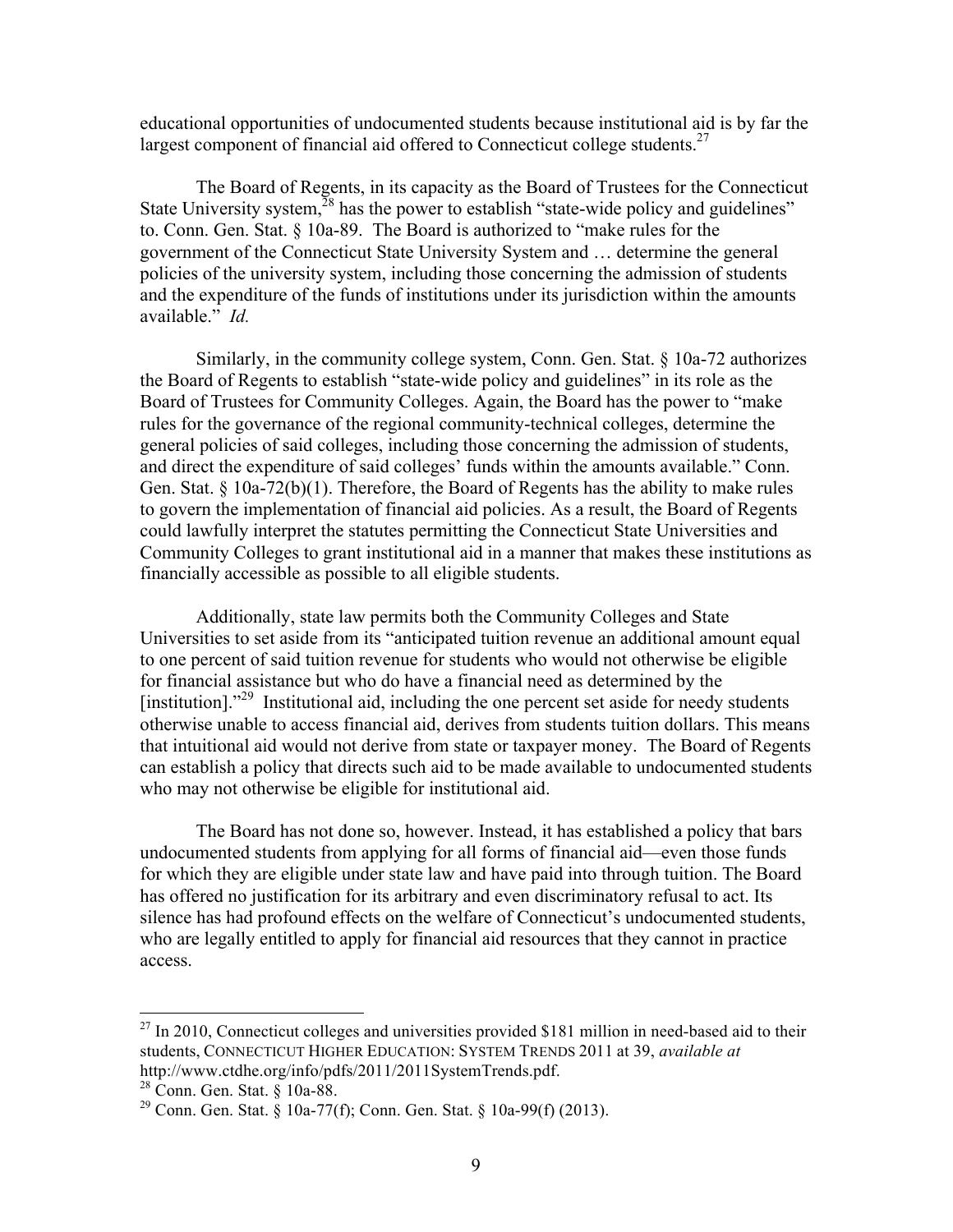Even if the Board creates a policy to make institutional aid and the one percent set-aside aid available to undocumented students, institutions will face a challenge in determining the financial need of undocumented students under existing practices. All institutions currently require students to fill out a Free Application for Federal Student Aid (FAFSA) form in order to determine that student's financial need.<sup>30</sup> In order to submit a FAFSA form, a student must have a Social Security number.<sup>31</sup> State law does not require institutions to use any specific need analysis system in regards to institutional and one-percent aid. Therefore, the Board of Regents is free to direct institutions to determine the financial need of students who do not have a Social Security number using the FAFSA methodology rather than the FAFSA form.

## *For UConn:*

Although, as outlined above, the Board of Regents has authority to direct the Board of Trustees for the University of Connecticut to establish rules, the Board of Trustees can independently create a policy directing UConn campuses to administer institutional aid in a manner that does not discriminate against students on the basis of their immigration status. This policy would provide equal access to Connecticut's flagship university for highly qualified but arbitrarily denied undocumented students.

Pursuant to Conn. Gen. Stat. § 10a-104(a), the Board of Trustees "shall . . . make rules for the government of the university and shall determine the general policies of the university . . . and shall direct the expenditure of the university's funds within the amounts available." The Board of Trustees thus has authority to interpret the statutes permitting the University of Connecticut to grant institutional aid in a manner that makes these institutions as accessible as possible to all eligible students.

As with State Universities and Community Colleges, Connecticut law provides for the creation of University of Connecticut institutional  $\text{aid}^{32}$  and a one percent setaside.<sup>33</sup> Therefore, nothing prevents the Board of Trustees from directing the University of Connecticut not to discriminate against recipients who do not qualify for state aid and make such aid available to undocumented students. To facilitate eligibility, the Board should also direct universities to determine financial need of students who do not have a Social Security number using the FAFSA methodology rather than the FAFSA form. We also urge the Board of Trustees of the University of Connecticut to enact these rules through their individual authority.

## C. **Alignment with Connecticut's Higher Education Goals**

The Planning Commission for Higher Education commissioned by the Board of Regents is charged with several goals that can be accomplished by the promulgation of these rules. The commission aims to increase the number of students in Connecticut and

 30 http://www.ct.edu/admission/finaid

<sup>&</sup>lt;sup>31</sup> https://fafsa.ed.gov/help/before003.htm

<sup>32</sup> Conn. Gen. Stat. § 10a-105 (2013)

 $^{33}$  *Id.* § 10a-105(g) (2013).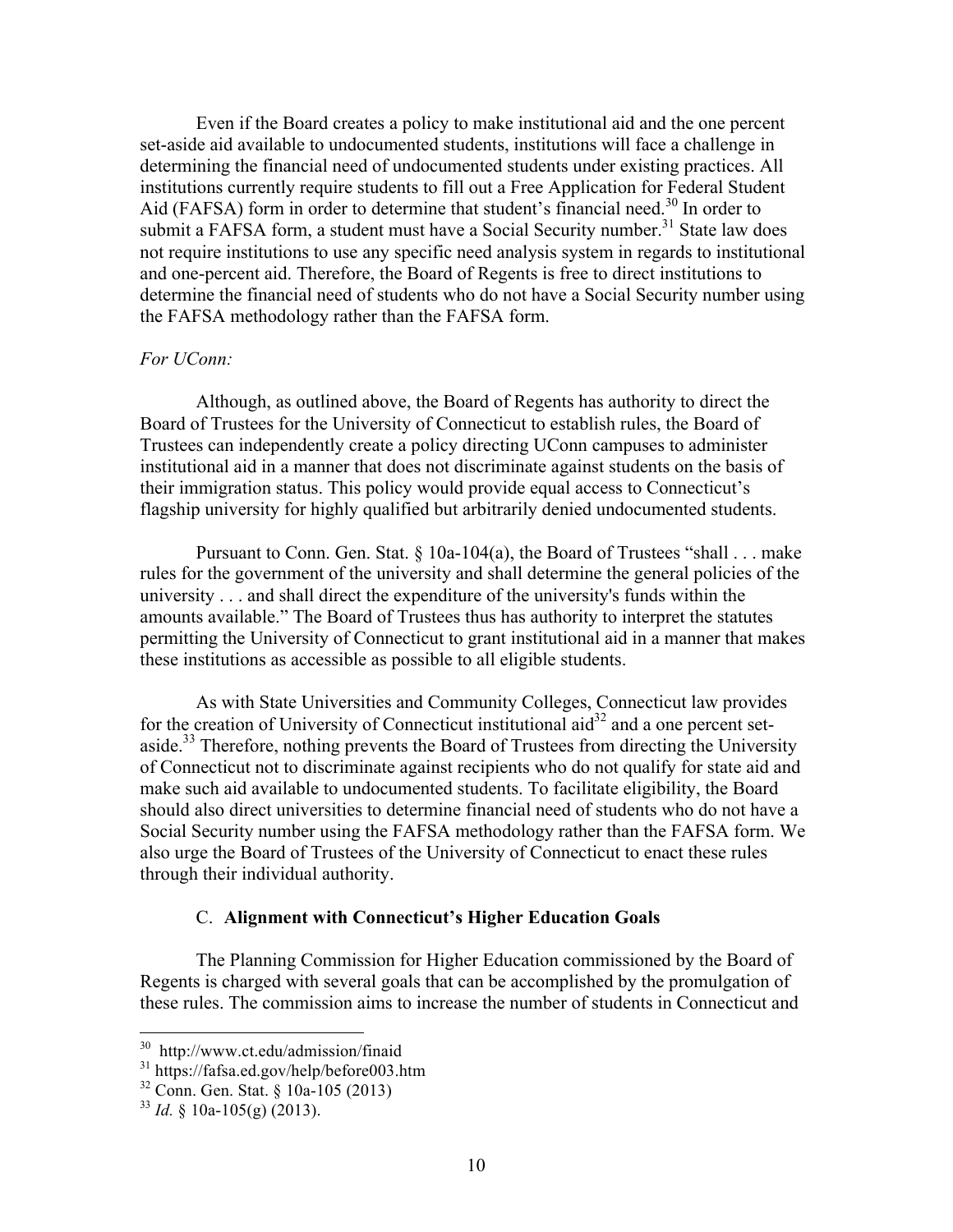eliminate Connecticut's higher education achievement gap for minority students. Conn. Gen. Stat. § 10a-11b. The Planning Commission is tasked with recommending changes to policies including financial aid towards these goals. *Id*. The Commission aims to "address[] the educational needs of minority students and nontraditional students, including…immigrants, in order to increase enrollment and retention." *Id.* Finally, the Commission aims to "address[] the affordability of tuition at institutions of higher education and the increased student indebtedness." Governor Malloy recently advocated for greater affordability in state colleges in order to increase access to higher education.<sup>34</sup> The Governor committed \$135 million to the Board of Regents to further this goal. We encourage the Board of Regents to heed these signals from the legislature and governor by promulgating these proposed rules.

The proposed rules advance these goals of minority and immigrant inclusion and accessibility. Connecticut currently holds one of the largest educational attainment gaps between white and minority students across the nation.<sup>35</sup> Allowing undocumented students access to institutional aid would increase racial and socioeconomic diversity while increasing enrollment at state colleges and universities. Students not previously able to strive for higher education because of financial barriers could now enroll.

# IV. OTHER STATES SUCCESSFULLY OFFER FINANCIAL AID TO UNDOCUMENTED STUDENTS

The Board of Regents should feel comfortable promulgating the proposed rules based on success stories in other states. Currently, Texas, California, New Mexico, and Minnesota allow undocumented students access to financial aid.<sup>36</sup> Three of these states have much larger undocumented populations than Connecticut yet still offer financial aid to undocumented students. In 2001, Texas became the first state to allow undocumented students to apply for state financial aid. Under Texas law, all students who the Texas Higher Education Coordinating Board defines as "residents" are eligible to receive state financial aid.<sup>37</sup> According to the Coordinating Board, a resident is someone who graduated from high school in Texas or received the equivalent of a high school diploma in Texas and maintained a residence continuously in Texas for at least three years prior to high school graduation.<sup>38</sup> In addition to the high school graduation and three-year

 

<sup>34</sup> HUGH MCQUADE, *Malloy Commits to Higher Ed, Hopes Future Governors Will Too,* CT NEWS JUNKIE (Feb. 12, 2014).

<sup>&</sup>lt;sup>35</sup> U.S. DEPARTMENT OF EDUCATION, THE NATION'S REPORT CARD: WHAT STATES ARE CLOSING ACHIEVEMENT GAPS? (2013), *available at* 

http://nationsreportcard.gov/reading\_math\_2013/#/state-gaps.<br><sup>36</sup> Furthermore, in January 2013, the Democratic majority in the New York State Assembly endorsed the New York DREAM Act, a bill that would allow undocumented students to receive state financial aid. Kirk Semple, *Democrats in Albany Propose Giving Illegal Immigrants Access to Aid for*, N.Y. TIMES, Jan. 16, 2013.

 $37$  3 Tex. Educ. Code § 56.304 (2011).

<sup>&</sup>lt;sup>38</sup> 19 Tex. Admin. Code § 21.24(a)(1) (2011). In contrast to the requirements for undocumented students, the Coordinating Board requires U.S. citizens only to live in Texas for one continuous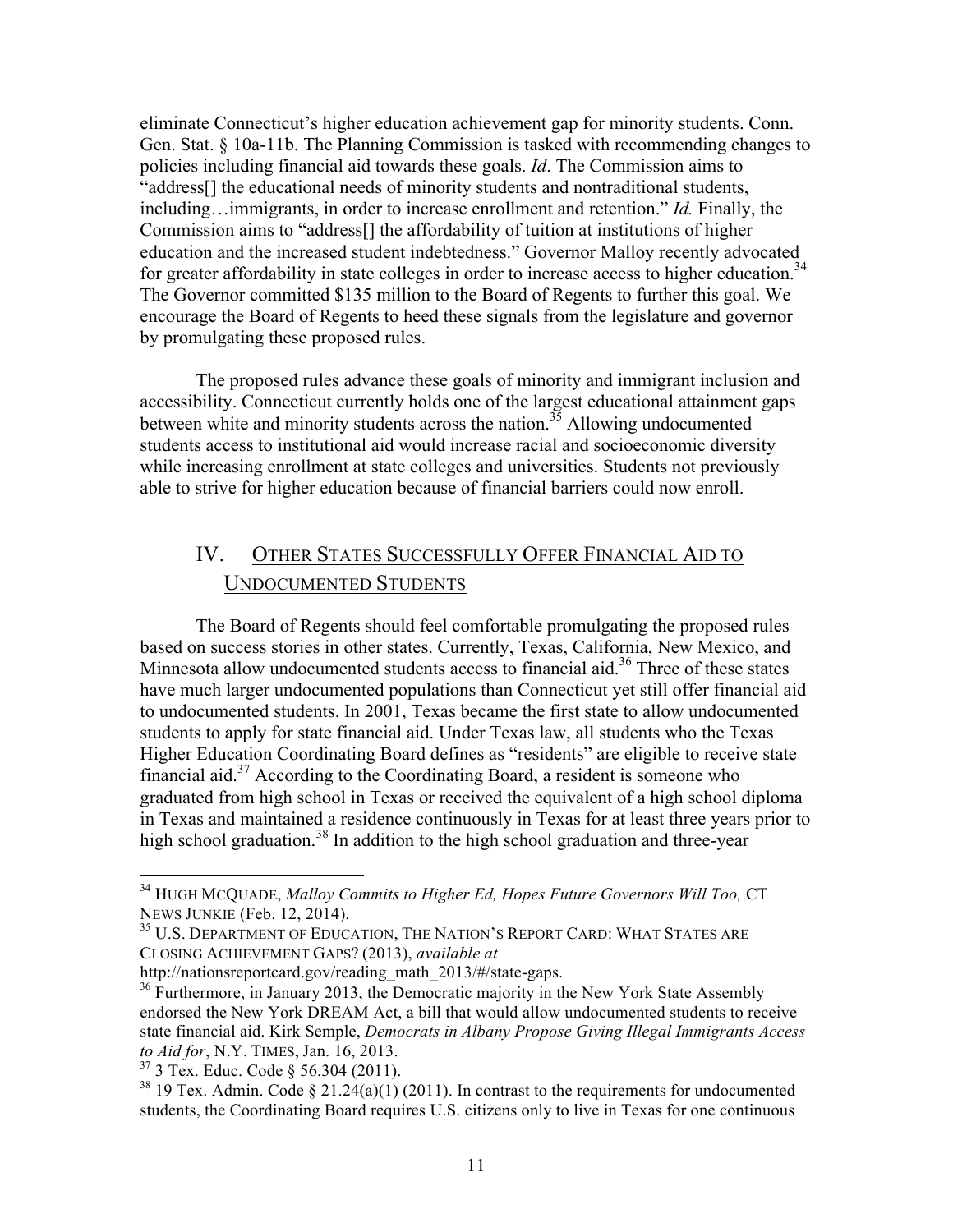residency requirements, in order to be eligible for state financial aid in Texas an undocumented student must also submit an affidavit "stating that [he or she] will apply to become a Permanent Resident of the U.S. as soon as the person becomes eligible to apply."<sup>39</sup> The number of undocumented students who qualify for Texas state financial aid grants is small: in 2007, only 9,062 of the 1,102,572 (0.82%) students enrolled in Texas post-secondary schools were reported as "residents" under the residency provisions of the Texas state financial aid statute.<sup>40</sup> In 2012, the number of students meeting statutory requirements for establishing Texas resident status for in-state tuition totaled 20,049, or about 1.1 percent of the total public institution enrollment. $41$ 

In 2011, California became the third state to offer undocumented students access to state financial aid. The California state financial aid bill consisted of two parts: AB 130 and AB 131. AB 130 enables undocumented students to access private, non-state funded financial aid starting January 1, 2012. AB 131, on the other hand, allows undocumented students to apply for state-funded financial aid beginning January 1, 2013. Any student who is eligible for in-state tuition in California is also eligible for the benefits of AB 130 and  $131<sup>42</sup>$  Thus, in California, all undocumented students eligible for in-state tuition are eligible for state financial aid under AB 130 and 131.

Under AB 131, the funds provided to undocumented students' do not limit the financial resources available to resident students. AB 131 specifically states that "[t]he number of financial aid awards received by California resident students from financial aid programs administered by the segments shall not be diminished as a result of the application of [this bill].<sup>343</sup> Despite this provision, AB 131 has a more meaningful impact on undocumented students than AB 130 because it provides them with access to Cal Grants and other state-funded grants and scholarships.<sup>44</sup> Through AB 131's California Dream Act Application, the financial needs of undocumented students are calculated in the same manner as any other student receiving California state financial aid.

<u> 1989 - Andrea Santa Andrea Andrea Andrea Andrea Andrea Andrea Andrea Andrea Andrea Andrea Andrea Andrea Andr</u>

<sup>41</sup> *Overview: Eligibility for In-State Tuition and State Financial Aid Programs*, TEXAS HIGHER EDUCATION COORDINATING BOARD,

http://www.thecb.state.tx.us/download.cfm?downloadfile=2D2C5F84-09C9-550E-49E69832108AA381&typename=dmFile&fieldname=filename (last visited Feb. 23, 2014). <sup>42</sup> A.B. 130, 2011 Leg. Reg. Sess. (Cal. 2011); A.B. 131, 2011 Leg., Reg. Sess. (Cal. 2011). <sup>43</sup> *Id.*

year preceding the census date of the academic year in which they enroll in a post-secondary institution. *Id.* § 21.24(a)(2). The same is true of U.S. citizens who are dependents of Texas residents. *Id.* § 21.24(a)(3). Specifically, the regulation states that a person must "maintain[] domicile continuously in the state for the 12 months immediately preceding the census date of the academic semester in which the person enrolls in an institution." Undocumented immigrants cannot establish "domicile" for the purposes of the regulation. *Id.* § 21.24(c).

 $39$  *Id.* § 21.25(a)(1)(B) (2011).

<sup>40</sup> *Overview: Residency and In-State Tuition*, TEXAS HIGHER EDUCATION COORDINATING BOARD, *http*://www.thecb.state.tx.us/reports/PDF/1528.PDF (last visited Feb. 23, 2014).

<sup>44</sup> *Frequently Asked Questions about AB 131 (California Dream Act II)*, UNIVERSITY OF CALIFORNIA MERCED,

http://financialaid.ucmerced.edu/sites/financialaid.ucmerced.edu/files/page/documents/ab\_131\_fa q\_-\_postable\_0.pdf (last visited Feb. 14, 2014).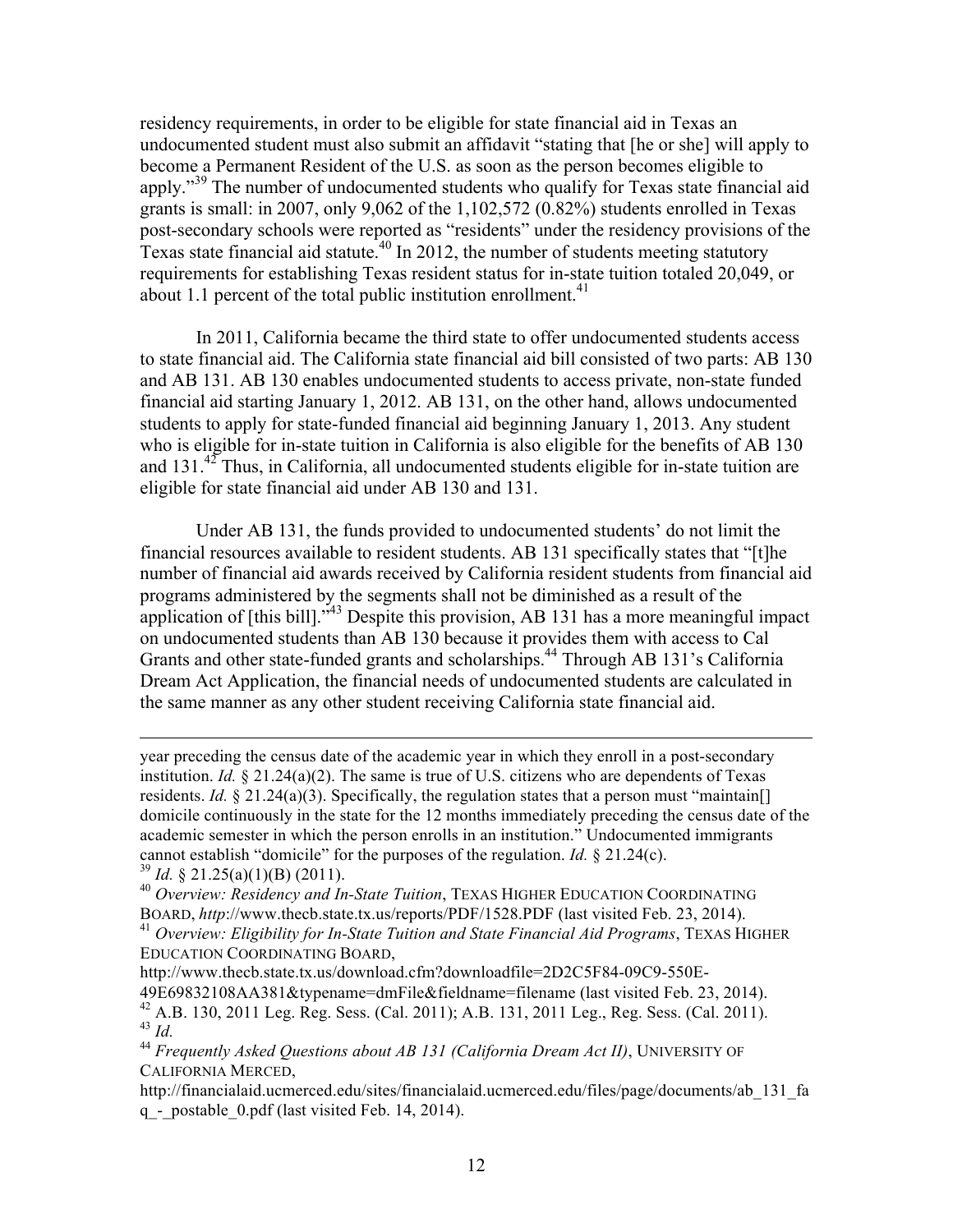The third state that offers undocumented students access to financial aid is New Mexico, which passed its state financial aid statute on April 8, 2005. This statute first states "[a] public post-secondary educational institution shall not deny admission to a student on account of the student's immigration status."<sup>45</sup> The statute then declares that

[a]ny tuition rate or state-funded financial aid that is granted to residents of New Mexico shall also be granted on the same terms to all persons, regardless of immigration status, who have attended a secondary educational institution in New Mexico for at least one year and who have either graduated from a New Mexico high school or received a general educational development certificate in New Mexico.<sup>46</sup>

Thus, in New Mexico, the bar to financial aid for undocumented students is lower than that of Texas and California: undocumented students must only attend one year of high school in New Mexico and obtain the equivalent of a New Mexico high school diploma before they are eligible for state financial aid. Because New Mexico extends financial aid, lottery scholarship eligibility, and resident tuition to undocumented students, it is the most generous post-secondary education provider in the country.<sup>47</sup>

In May 2013, Minnesota became the latest state to expand in-state tuition and state financial aid to undocumented students through the "Path to Prosperity Act."<sup>48</sup> Starting June 1, 2013, undocumented students may apply for state financial aid if they attended a Minnesota high school for at least 3 years, graduated from a Minnesota high school (or earned a GED in MN), registered with the U.S. Selective Service, and provided documentation to show that they applied for lawful status if possible under federal law.<sup>49</sup>

The Minnesota legislature emphasized the importance of such legislation. State Senator Sandy Pappas stated that the Prosperity Act "is really important for a small number of students, but it's very symbolic for a lot of immigrant students who dare to dream that they, too, can get a college education."<sup>50</sup> Reflecting on the past expansion of access to financial aid in other states, State Senator Patricia Torres noted, "This is a national and local trend all over the country."

This petition for rulemaking calls for an even narrower type of financial aid than that of Minnesota, New Mexico, Texas, and California. C4D's proposals for reform would merely: 1) create an application pathway so that undocumented students can apply

 <sup>45</sup> N.M. Stat. Ann. § 21-1-4.6 (West 2005).

<sup>46</sup> *Id.*

<sup>47</sup> Michael A. Olivas, *The Political Economy of the DREAM Act and the Legislative Process: A Case Study of Comprehensive Immigration Reform*, 55 WAYNE L. REV. 1757, 1771 (2009). 48Minn. Stat. § 136A.101, -103.

<sup>49</sup> *Id.* § 135A.103.

<sup>50</sup>Mark Brunswick, *Minnesota Senate boosts undocumented students' college dreams*, STAR TRIBUNE, May 2, 2013*.*